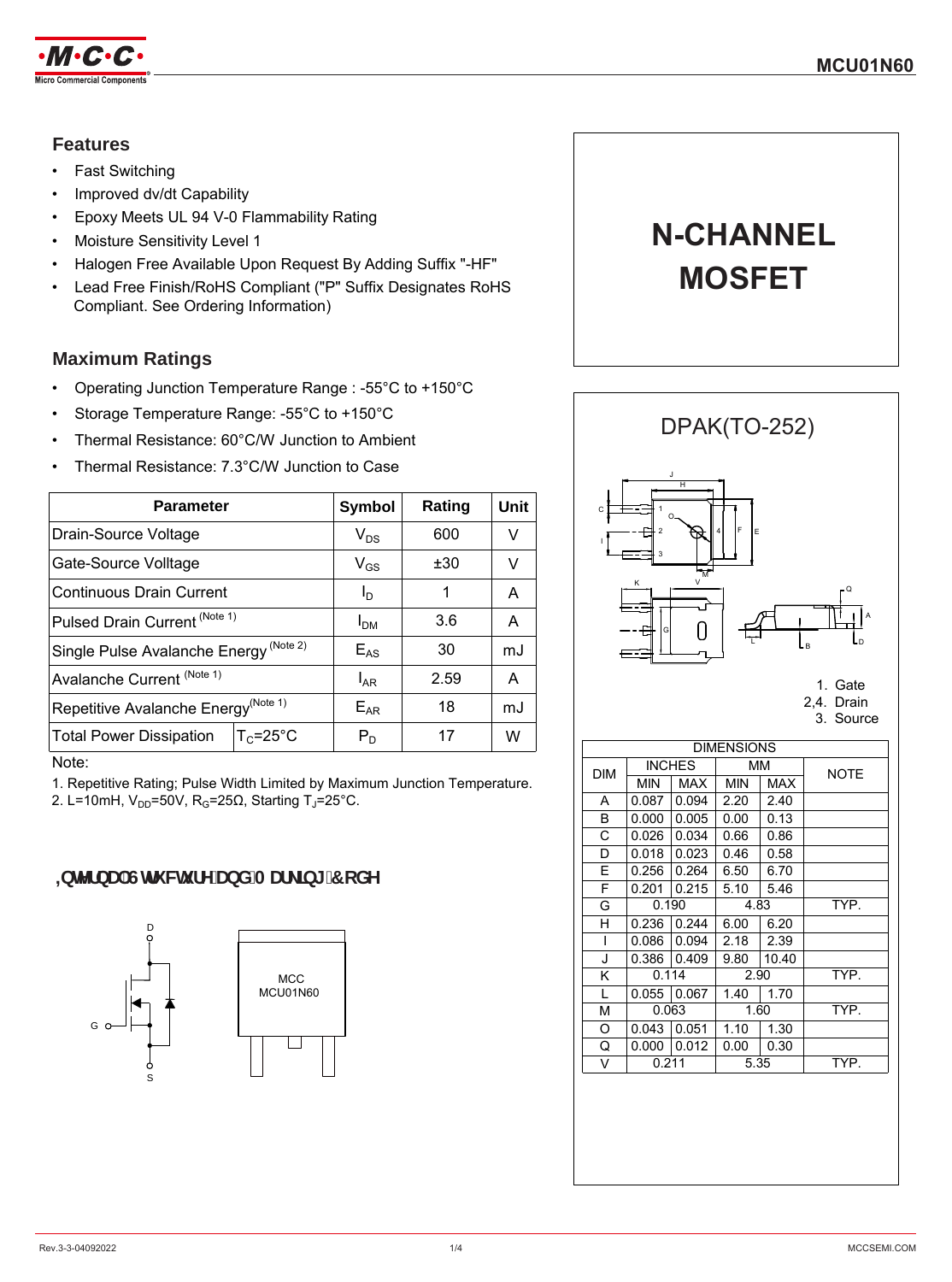

## **Electrical Characteristics @ 25°C (Unless Otherwise Specified)**

| <b>Parameter</b>                           | <b>Symbol</b>         | <b>Test Conditions</b>                          | Min | <b>Typ</b> | <b>Max</b>  | <b>Unit</b> |  |
|--------------------------------------------|-----------------------|-------------------------------------------------|-----|------------|-------------|-------------|--|
| <b>Static Characteristics</b>              |                       |                                                 |     |            |             |             |  |
| Drain-Source Breakdown Voltage             | $V_{(BR)DSS}$         | $V_{GS}$ =0V, $I_D$ =250µA                      | 600 |            |             | $\vee$      |  |
| Gate-Source Leakage Current                | $I_{GSS}$             | $V_{DS}$ =0V, $V_{GS}$ = $\pm$ 30V              |     |            | ±100        | nA          |  |
| Zero Gate Voltage Drain Current            | $I_{DSS}$             | $V_{DS}$ =600V, $V_{GS}$ =0V                    |     |            | 1           | μA          |  |
| Gate-Threshold Voltage <sup>(Note 3)</sup> | $V_{GS(th)}$          | $V_{DS} = V_{GS}$ , $I_D = 250 \mu A$           | 3   |            | 4.2         | $\vee$      |  |
| Drain-Source On-Resistance (Note 3)        | $R_{DS(on)}$          | $V_{GS}$ =10V, $I_D$ =0.45A                     |     | 8.5        | 10          | Ω           |  |
| Diode Forward Voltage (Note 3)             | $V_{SD}$              | $V_{GS} = 0V$ , $I_S = 0.45A$                   |     |            | 1.4         | $\vee$      |  |
| Continuous Body Diode Current              | $I_{\rm S}$           |                                                 |     |            | $\mathbf 1$ | A           |  |
| <b>Dynamic Characteristics</b>             |                       |                                                 |     |            |             |             |  |
| Input Capacitance                          | $C_{iss}$             |                                                 |     | 135        |             | pF          |  |
| <b>Output Capacitance</b>                  | $C_{\rm oss}$         | $V_{DS}$ =25V, $V_{GS}$ =0V, f=1MHz             |     | 13         |             |             |  |
| Reverse Transfer Capacitance               | $C_{\text{rss}}$      |                                                 |     | 1.2        |             |             |  |
| <b>Total Gate Charge</b>                   | $Q_{q}$               |                                                 |     | 5          |             |             |  |
| Gate-Source Charge                         | $Q_{qs}$              | $V_{DD} = 480V$ , $V_{GS} = 10V$ , $I_D = 0.9A$ |     | 0.9        |             | nC          |  |
| Gate-Drain Charge                          | $Q_{gd}$              |                                                 |     | 3.1        |             |             |  |
| Turn-On Delay Time                         | $t_{d(0n)}$           |                                                 |     | 34         |             |             |  |
| Turn-On Rise Time                          | $t_{r}$               | $V_{DD} = 300V$ , $I_D = 0.9A$ ,                |     | 6.3        |             |             |  |
| Turn-Off Delay Time                        | $t_{d(\mathrm{off})}$ | $R_G = 25\Omega$                                |     | 43         |             | ns          |  |
| Turn-Off Fall Time                         | $t_f$                 |                                                 |     | 43.4       |             |             |  |
| <b>Reverse Recovery Time</b>               | $t_{rr}$              | $V_{GS} = 0V, I_S = 0.9A,$                      |     | 634        |             | ns          |  |
| Reverse Recovery Charge                    | $Q_{rr}$              | $di_F/dt = 100A/\mu s$                          |     | 338        |             | nC          |  |

Note: 3. Pulse Test: Pulse width ≤ 300μs, Duty Cycle ≤ 1%.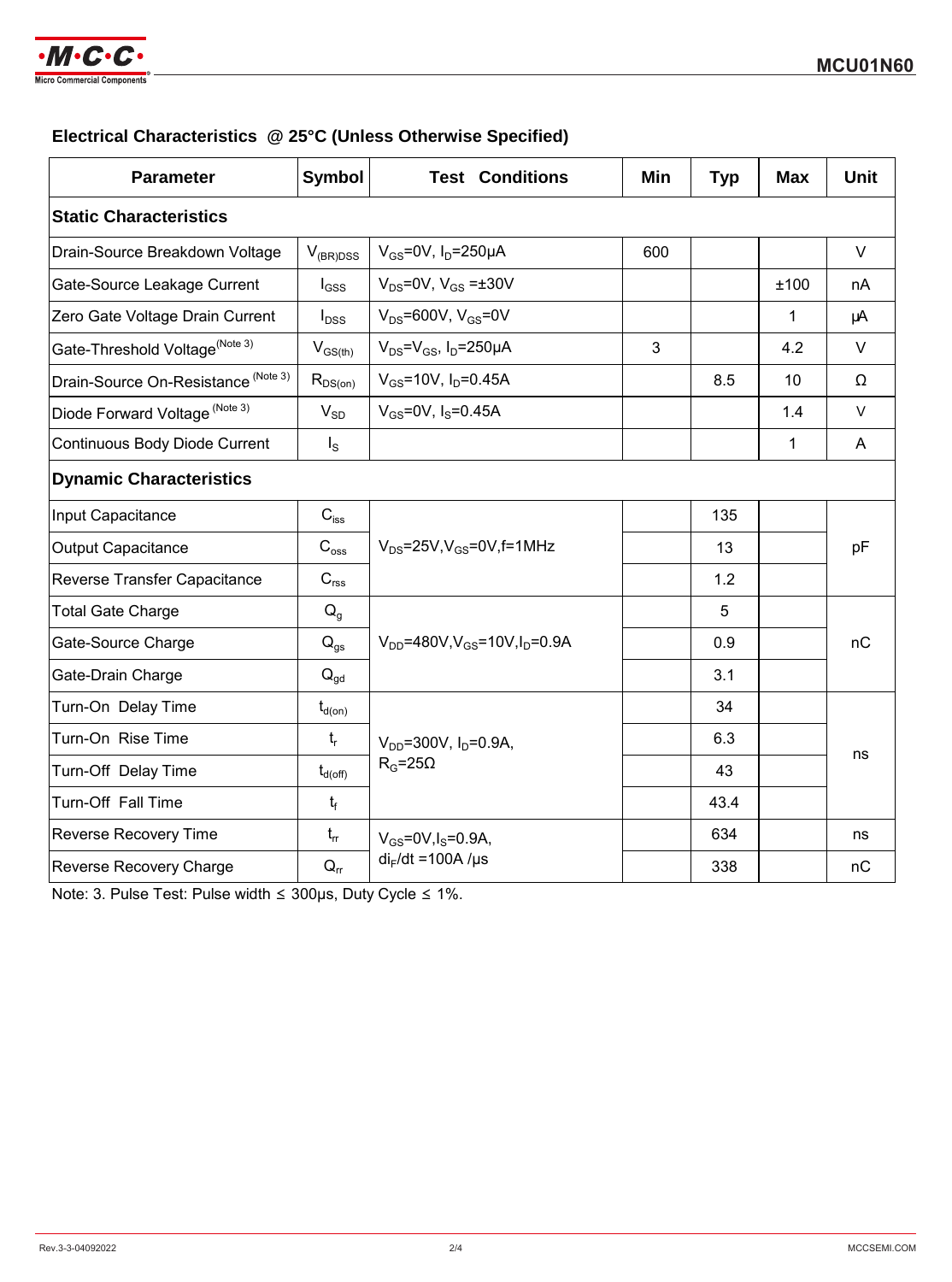

# **Curve Characteristics**



Drain To Source Voltage (V)



25°C





Fig. 6 - Gate Charge